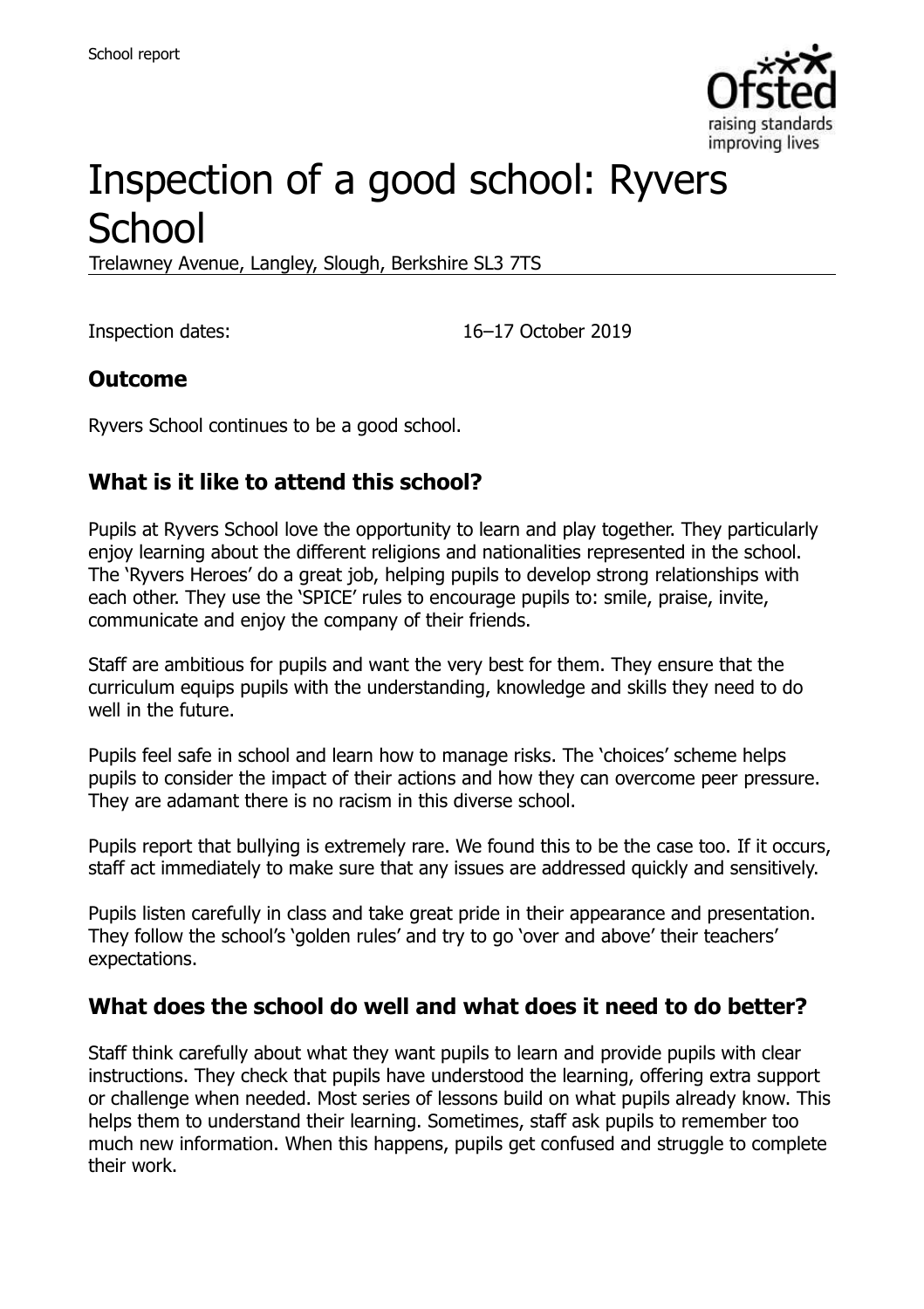

Most subjects are carefully planned to help pupils remember more over time. This has been the case for several years, meaning many pupils possess an impressive body of knowledge. For example, Year 6 pupils studied Oceana, referring to their learning of rivers, seas and mountains from Years 3 and 5. Some subjects, such as computing and music, have been revamped more recently. Leaders are even more ambitious for what pupils will learn in these subjects. Teaching is delivered by specialists. However, it is too early for the impact of changes to be seen.

Pupils throughout the school read well. They are taught phonics effectively, and quickly memorise the sounds they need. Pupils are supported to read regularly so as to practise their early reading skills. Any who fall behind are quickly identified and helped to catch up. Older pupils read widely and use this to enhance their learning in other subjects. For instance, pupils in Year 5 read 'Street Child' by Berlie Doherty when considering, in history, the lives and living conditions of Victorian children.

Pupils with special educational needs and/or disabilities (SEND) are well supported. Skilled staff help pupils in the specialist Octopus class to learn, communicate, look after their bodies and to prepare healthy food. Staff are caring and patient with pupils, helping them to overcome the challenges they face. This excellent work is mirrored in the main school where pupils with SEND are quickly identified and supported in class.

Behaviour throughout the school is first rate. Staff manage behaviour in a consistent and fair manner. Any small incident or interruption is addressed swiftly and effectively, meaning that mistakes are rarely repeated. The calm and respectful atmosphere means that pupils can learn and play without unnecessary distractions or worries caused by other pupils.

Leaders plan learning, events and clubs that help pupils to build their cultural understanding. During the inspection, the whole school community delighted in performances of Bhangra dancing and the Haka. The 'book swap' club encourages families to share and enjoy stories from a range of cultures. Pupils donate food and toys to local and international charities, developing their understanding of those less fortunate than themselves.

### **Safeguarding**

The arrangements for safeguarding are effective.

Staff quickly identify and report any concerns that they may have. These include the small indicators that may add up to a bigger picture that a family needs support. In this community, school is often the first point of contact for families and requests for help are handled sensitively. Leaders work with a range of agencies to help to support families, helping to gain the trust of parents and carers.

Governors check the work of the school to ensure that it meets their high expectations and statutory guidance.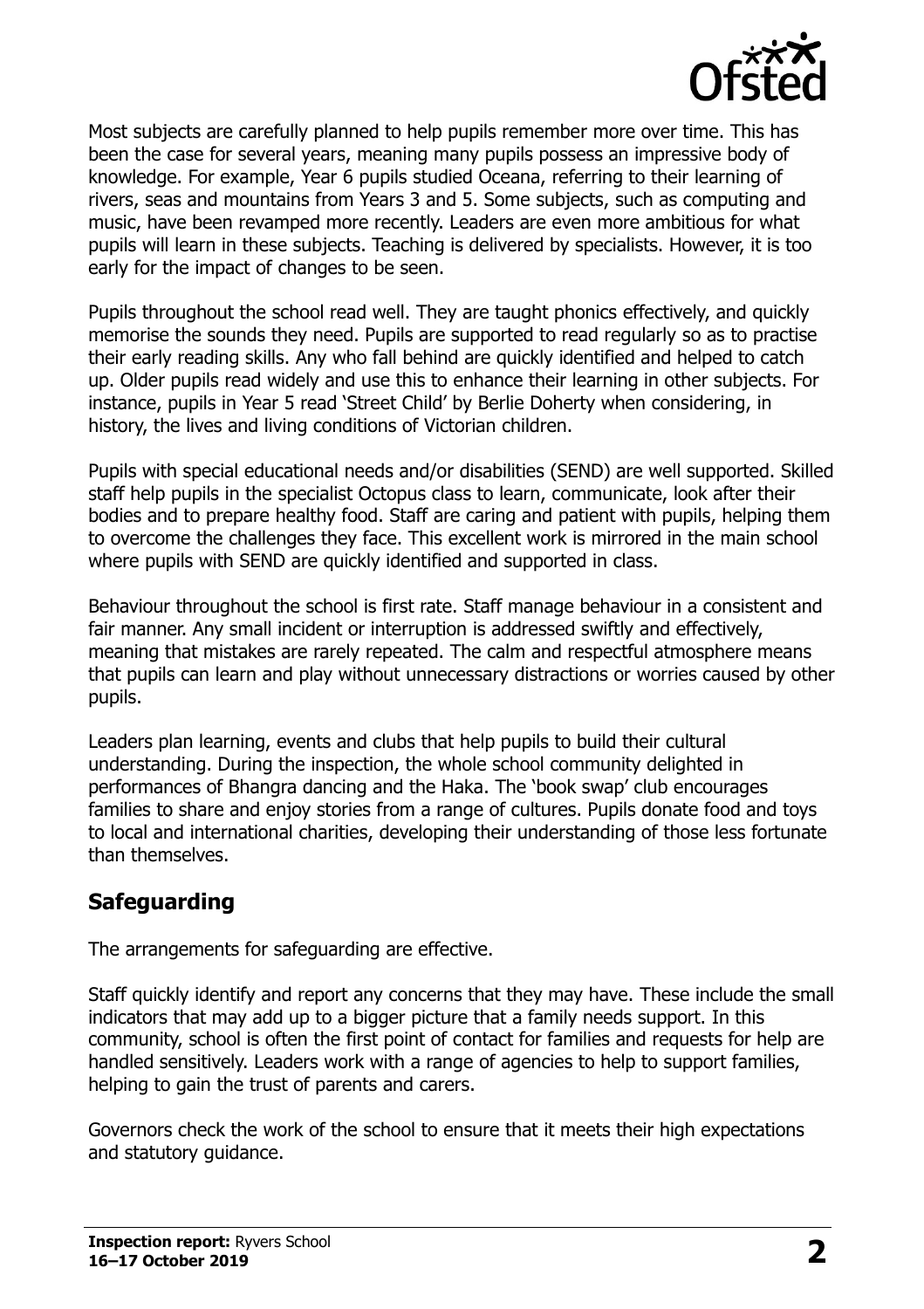

## **What does the school need to do to improve?**

## **(Information for the school and appropriate authority)**

- Staff carefully consider the key knowledge they want pupils to know and remember. Teaching builds or links to prior learning, helping pupils to really understand new concepts and ideas. On some occasions, staff introduce too much new, or isolated, information, which confuses pupils. Teachers should ensure that new knowledge builds on what pupils have learned before.
- Senior and subject leaders have developed an ambitious curriculum that helps pupils to know and understand more. In most subjects, this is well implemented, meaning that pupils can quickly recall and use their knowledge. In a minority of subjects, these improvements are relatively new. Leaders must continue to check on the implementation of the changes to, for example, the music and computing curriculum, to ensure that they fully meet their aims.

#### **Background**

When we have judged a school to be good we will then normally go into the school about once every four years to confirm that the school remains good. This is called a section 8 inspection of a good school or non-exempt outstanding school. We do not give graded judgements on a section 8 inspection. However, if we find some evidence that the school could now be better than good or that standards may be declining, then the next inspection will be a section 5 inspection. Usually this is within one to two years of the date of the section 8 inspection. If we have serious concerns about safeguarding, behaviour or the quality of education, we will convert the section 8 inspection to a section 5 inspection immediately.

This is the second section 8 inspection since we judged the predecessor school, Ryvers Primary School, to be good in February 2012.

#### **How can I feed back my views?**

You can use [Ofsted Parent View](https://parentview.ofsted.gov.uk/) to give Ofsted your opinion on your child's school, or to find out what other parents and carers think. We use Ofsted Parent View information when deciding which schools to inspect, when to inspect them and as part of their inspection.

The Department for Education has further quidance on how to complain about a school.

If you are not happy with the inspection or the report, you can [complain to Ofsted.](https://www.gov.uk/complain-ofsted-report)

## **Further information**

You can search for [published performance information](http://www.compare-school-performance.service.gov.uk/) about the school.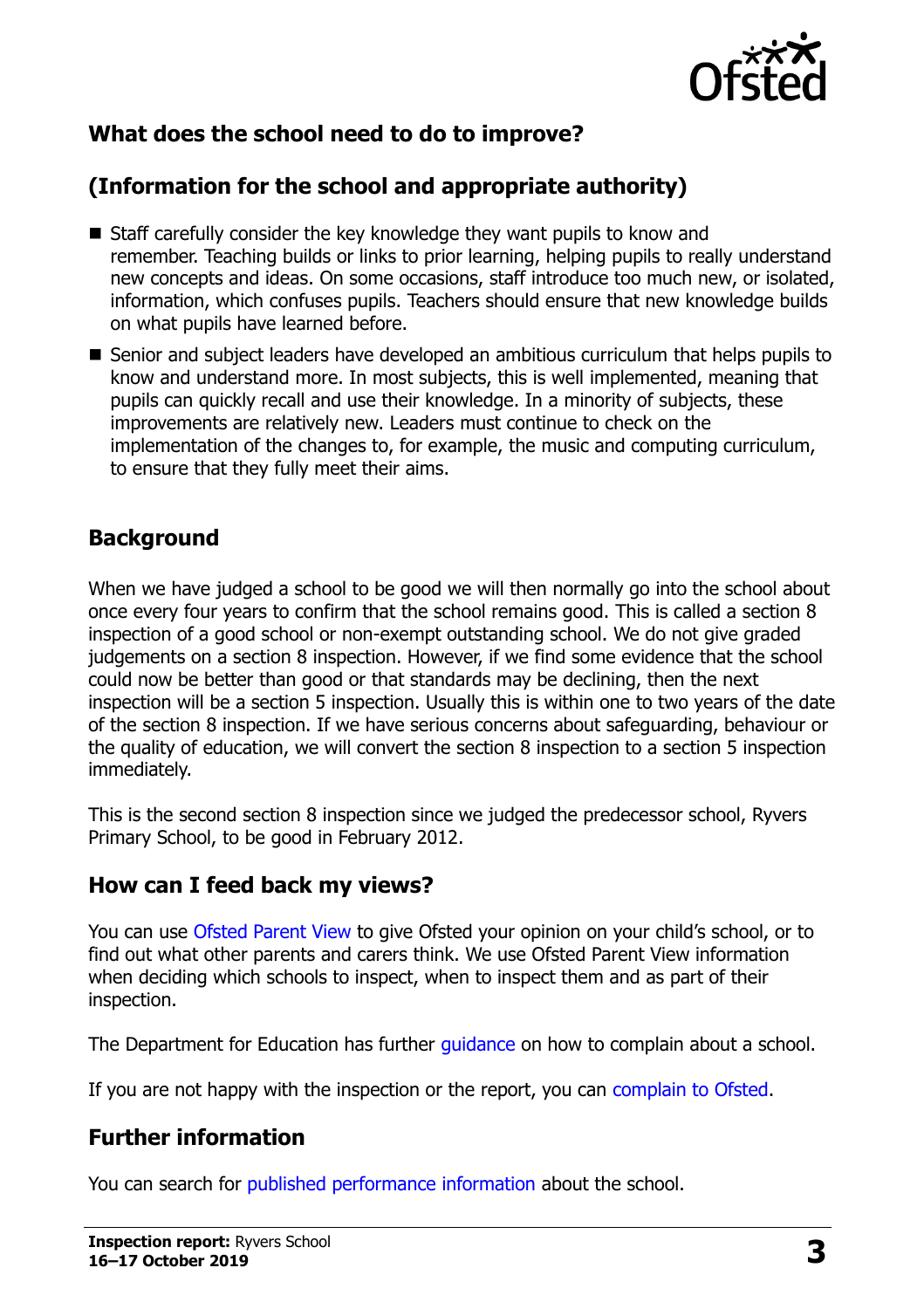

In the report, '[disadvantaged pupils](http://www.gov.uk/guidance/pupil-premium-information-for-schools-and-alternative-provision-settings)' refers to those pupils who attract government pupil premium funding: pupils claiming free school meals at any point in the last six years and pupils in care or who left care through adoption or another formal route.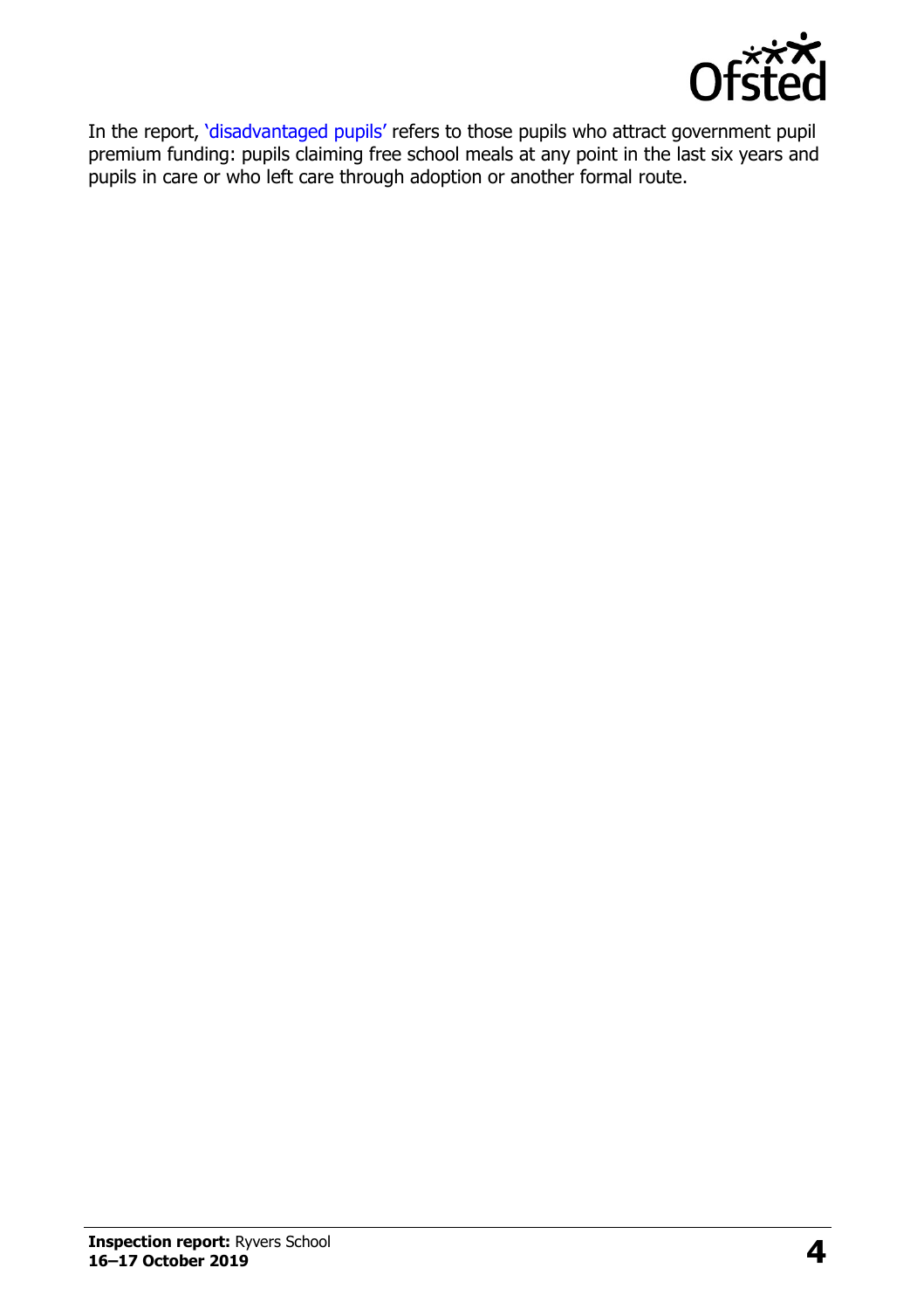

#### **School details**

| Unique reference number             | 138192                |
|-------------------------------------|-----------------------|
| <b>Local authority</b>              | Slough                |
| <b>Inspection number</b>            | 10111343              |
| <b>Type of school</b>               | Primary               |
| <b>School category</b>              | Academy converter     |
| Age range of pupils                 | 3 to 11               |
| <b>Gender of pupils</b>             | Mixed                 |
| Number of pupils on the school roll | 707                   |
| <b>Appropriate authority</b>        | The board of trustees |
| <b>Chair of governing body</b>      | Mark Instone          |
| <b>Headteacher</b>                  | Pete Rowe             |
| <b>Website</b>                      | www.ryversschool.com  |
| Date of previous inspection         | 15 March 2016         |

### **Information about this school**

- Since the previous inspection, a new executive headteacher, head of school and chair of governors have taken up their posts.
- The school has a specialist resource provision, known as the Octopus class, for eight pupils with autism spectrum disorder.

### **Information about this inspection**

- The inspectors met with senior leaders and two governors, including the chair. One of these governors was also a member of the academy trust.
- $\blacksquare$  The inspectors initially considered the quality of education by looking in depth at reading, mathematics, physical education and music. Inspectors talked to subject leaders, staff and pupils, visited lessons and looked at pupils' work. The lead inspector considered a wider range of subjects on day two.
- **Inspectors reviewed the arrangements for safeguarding by scrutinising safeguarding** records, interviewing staff and through discussions with pupils.
- The inspectors considered the views of parents shared through the Ofsted surveys. They gathered the views of pupils and staff through surveys, interviews and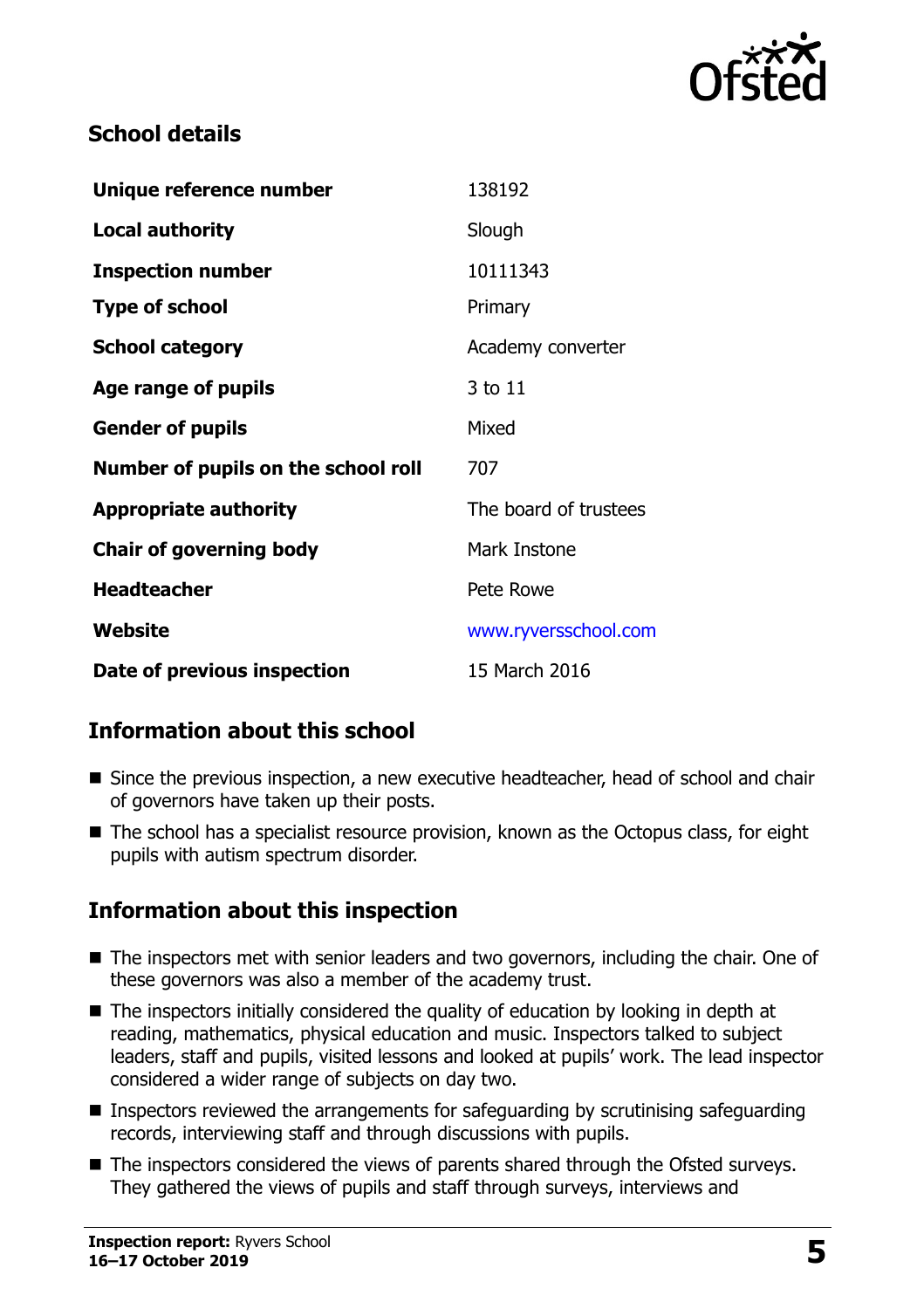

discussions conducted throughout the inspection.

#### **Inspection team**

Daniel Lambert, lead inspector Her Majesty's Inspector

Liz Bowes **Contact Contact Contact Contact Contact Contact Contact Contact Contact Contact Contact Contact Contact Contact Contact Contact Contact Contact Contact Contact Contact Contact Contact Contact Contact Contact Con**